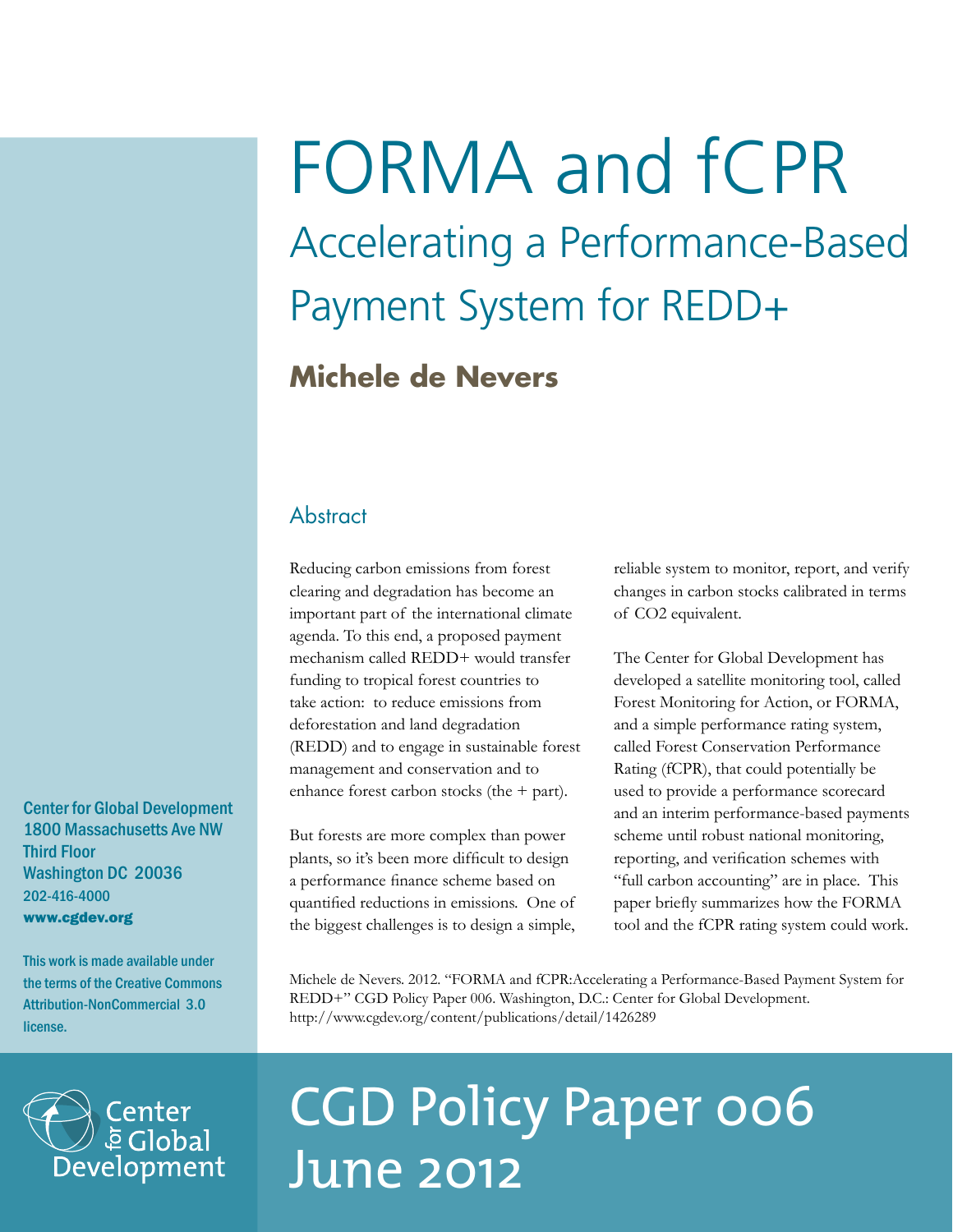## **Contents**

| Accelerating a Performance-Based, Easily Measurable Payment System for REDD+  1 |  |
|---------------------------------------------------------------------------------|--|
|                                                                                 |  |
|                                                                                 |  |
|                                                                                 |  |
|                                                                                 |  |
|                                                                                 |  |
|                                                                                 |  |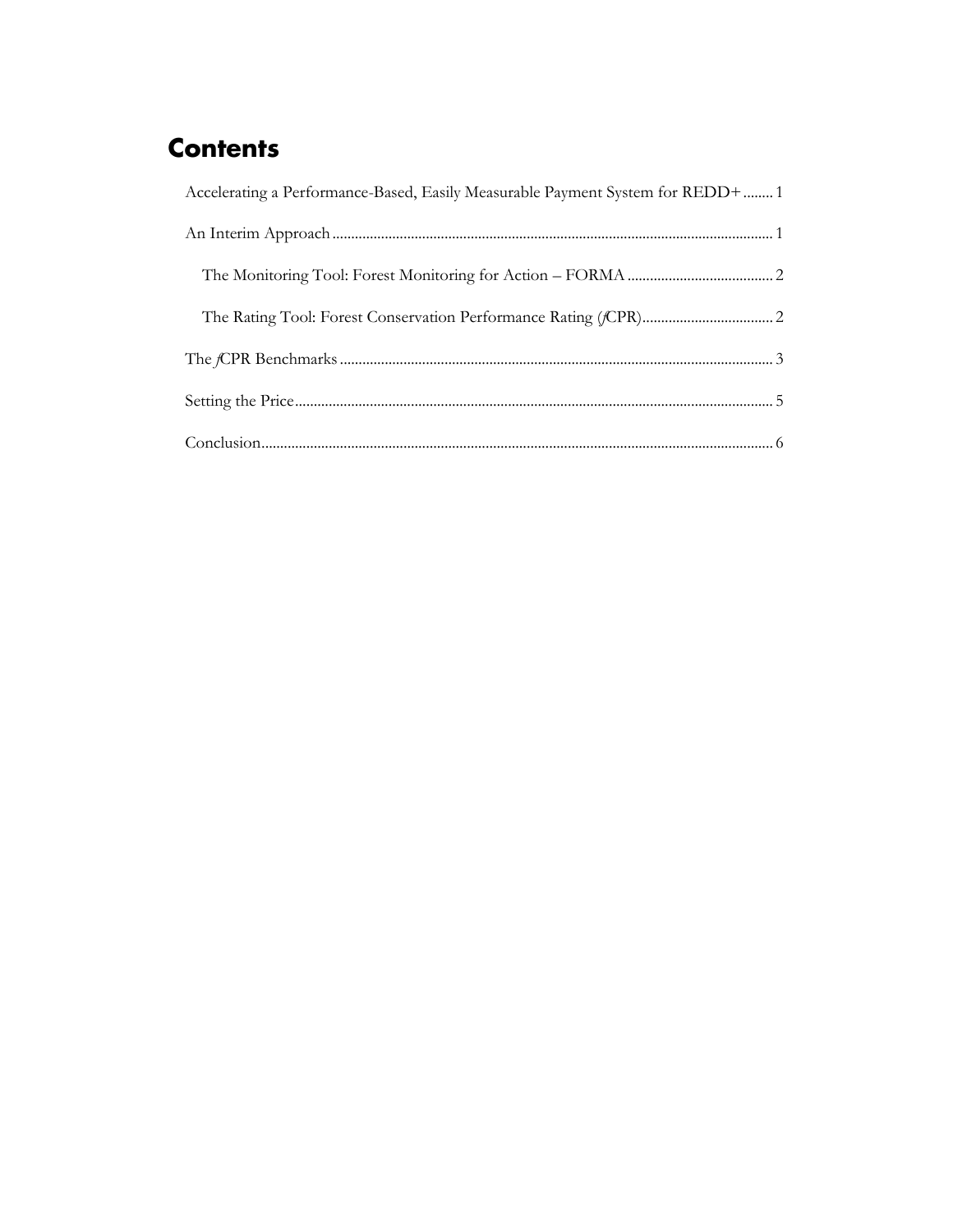#### <span id="page-2-0"></span>**Accelerating a Performance-Based, Easily Measurable Payment System for REDD+**

Reducing carbon emissions from forest clearing and degradation has become an important part of the international climate agenda. To this end, a proposed payment mechanism called REDD+ would transfer funding to tropical forest countries to take action: to reduce emissions from deforestation and land degradation (REDD) and to engage in sustainable forest management and conservation and to enhance forest carbon stocks (the + part). Once it's fully developed, REDD+ is intended to be a performance finance mechanism that would provide payments to forest countries to reduce deforestation with payments based on the tons of carbon emissions reduced or avoided by not cutting forests.

In general, climate mitigation payment schemes provide funding based on performance, measured as reductions in tons of greenhouse gas (GHG) emissions. International carbon markets and offset schemes allow funders to channel resources into the most efficient sources of emission reduction, that is, those with the lowest cost per ton of avoided emissions. Because GHG emissions from forests account for about 15% of the total, the climate community is interested to extend carbon markets to forests.

But forests are more complex than power plants, so it's been more difficult to design a performance finance scheme based on quantified reductions in emissions. One of the biggest challenges is to design a simple, reliable system to monitor, report and verify (MRV) changes in carbon stocks calibrated in terms of CO2 equivalent. Most tropical forest countries are still developing the capability to gather and analyze data and to figure out "reference levels," or baselines. Satellite and other systems for simple, relatively frequent and robust monitoring are still being tested. As a result, even the most sophisticated tropical forest countries lack the capability to demonstrate a mature full national MRV system for forest carbon. Thus, payments to support reduced deforestation have for the most part been limited to "readiness" inputs that support capacity development and design of policy frameworks (see Table 1). Large scale performance based payments finance programs are not yet ready. Given the technical obstacles to moving ahead, frustration has begun to set in among forest countries, funder countries and private financiers.

#### <span id="page-2-1"></span>**An Interim Approach**

 $\overline{a}$ 

The Center for Global Development has developed a satellite monitoring tool, called **Forest Monitoring for Action**, or **FORMA**, <sup>1</sup> and a simple performance rating system, called Forest Conservation Performance Rating (*fCPR*),<sup>2</sup> that could potentially be used to

<sup>1</sup> See [CGD's website](http://www.cgdev.org/section/initiatives/_active/forestmonitoringforactionforma) and [Forest Monitoring for Action-](http://www.cgdev.org/files/1423248_file_Hammer_Kraft_Wheeler_FORMA_FINAL.pdf)-**Rapid Identification of Pan-tropical Deforestation Using Moderate-Resolution Remotely Sensed Data** - Working Paper 192

<sup>2</sup> See CGD working paper **From REDD to Green: A Global Incentive System to Stop Tropical Forest Clearing** (December 2011) and a policy paper, **Forest Conservation Performance Rating for the Pan-Tropics** (draft, January 2012)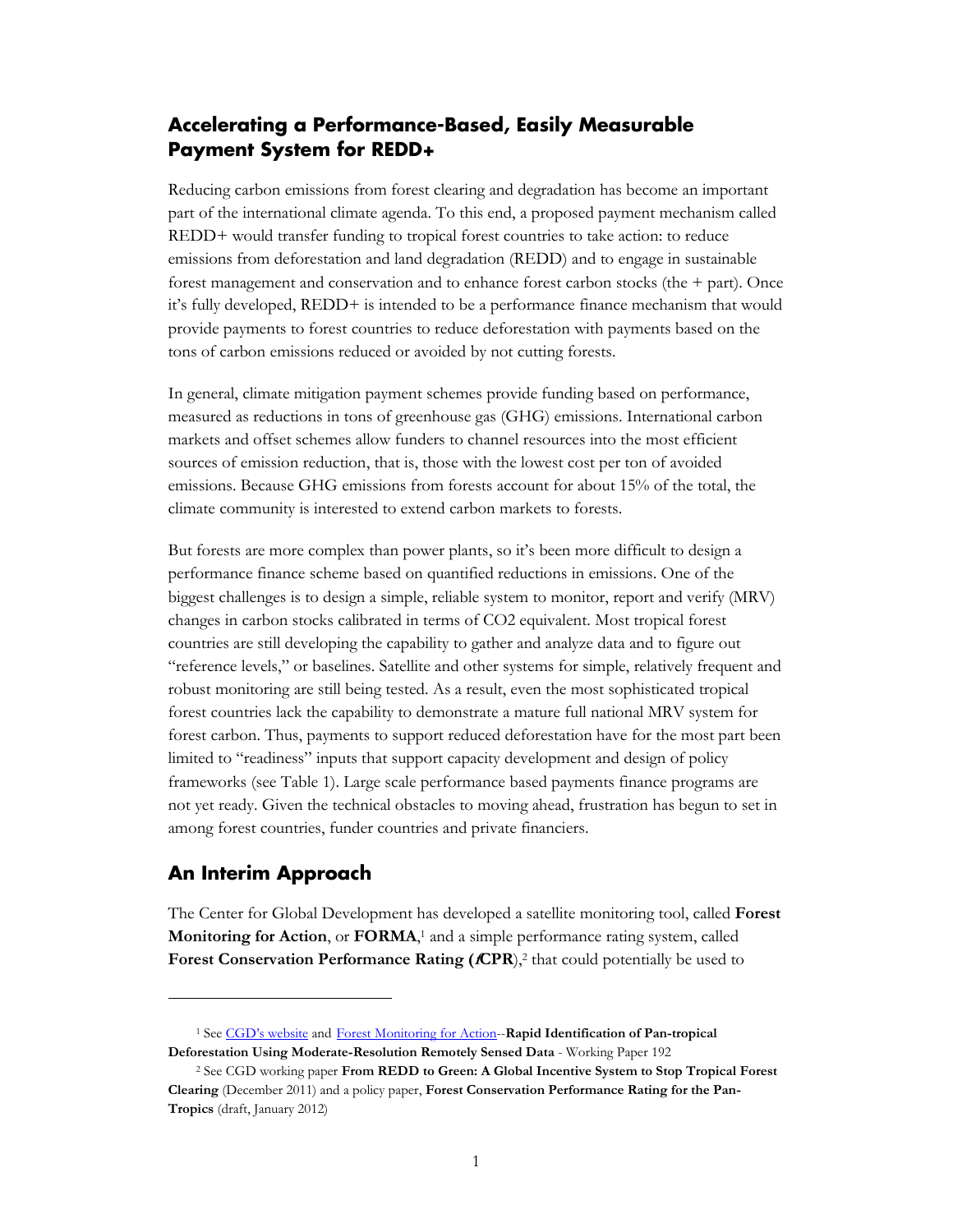provide a performance scorecard and an interim performance-based payments scheme until robust national MRV schemes with "full carbon accounting" are in place. These tools could serve as a "quick and dirty" proxy while the difficult work to develop and fine-tune the final MRV system goes on. Together, the two tools could provide an analytical approach that is global, low cost and consistent across tropical forest countries. This note briefly summarizes how the **FORMA** tool and the **fCPR** rating system could work.

#### <span id="page-3-0"></span>**The Monitoring Tool: Forest Monitoring for Action – FORMA**

A number of remote sensing tools – LIDAR, Landsat, SPOT and other satellite imagery tools – are being explored to monitor tropical forest clearing. However, there is still no simple, timely and globally consistent method in place. The **FORMA** tool developed by CGD uses free satellite data that is updated every  $1 - 2$  days based on the Moderate Resolution Imaging Spectrometer (MODIS), which operates on NASA's Terra and Aqua (EOS PM) satellite platforms. The **FORMA** tool is automated and operationally useful, with monthly (soon to be twice monthly) update capability. It provides estimates for 1 km<sup>2</sup> parcels, and in future will provide data down to 500 m<sup>2</sup> parcels.

#### <span id="page-3-1"></span>**The Rating Tool: Forest Conservation Performance Rating (fCPR)**

In simple terms, using **FORMA**, the Forest Conservation Performance Rating (**fCPR**) assigns color-coded performance ratings for all tropical forest countries against three benchmarks, explained below. The ratings are released quarterly and are publicly available on the CGD website.

The **fCPR** can serve two purposes: it can be used as a global "scorecard" to provide evidence on a quarterly basis as to how a country or even a state or province is performing against benchmarks. Evidence from other environmental scorecard systems shows that no country or entity wants to be seen as a bad performer, so they are motivated to try to improve performance. The **fCPR** can also be used as a prototype incentive system that adopts the principles of cash-on-delivery (COD) aid<sup>3</sup> to reward independently-monitored performance without formal contracts (see below). This can be particularly useful as recent analysis by CGD indicates that macroeconomic factors, and not just forest management, are important in determining forest clearing rates. This highlights the importance of incorporating economic dynamics into financial compensation arrangements for forest conservation. <sup>4</sup>

 $\ddot{\phantom{a}}$ 

<sup>&</sup>lt;sup>3</sup>See Nancy Birdsall and William Savedoff, [Cash on Delivery:](http://www.cgdev.org/section/initiatives/_active/codaid) a New Approach to Foreign Aid (2010).

<sup>4</sup> See **[David Wheeler](http://www.cgdev.org/content/expert/detail/11584)**, Dan Hammer, Robin Kraft, Susmita Dasgupta, and Brian Blankespoor, Economic Dynamics and Forest Clearing: A Spatial Econometric Analysis for Indonesia - Working Paper 280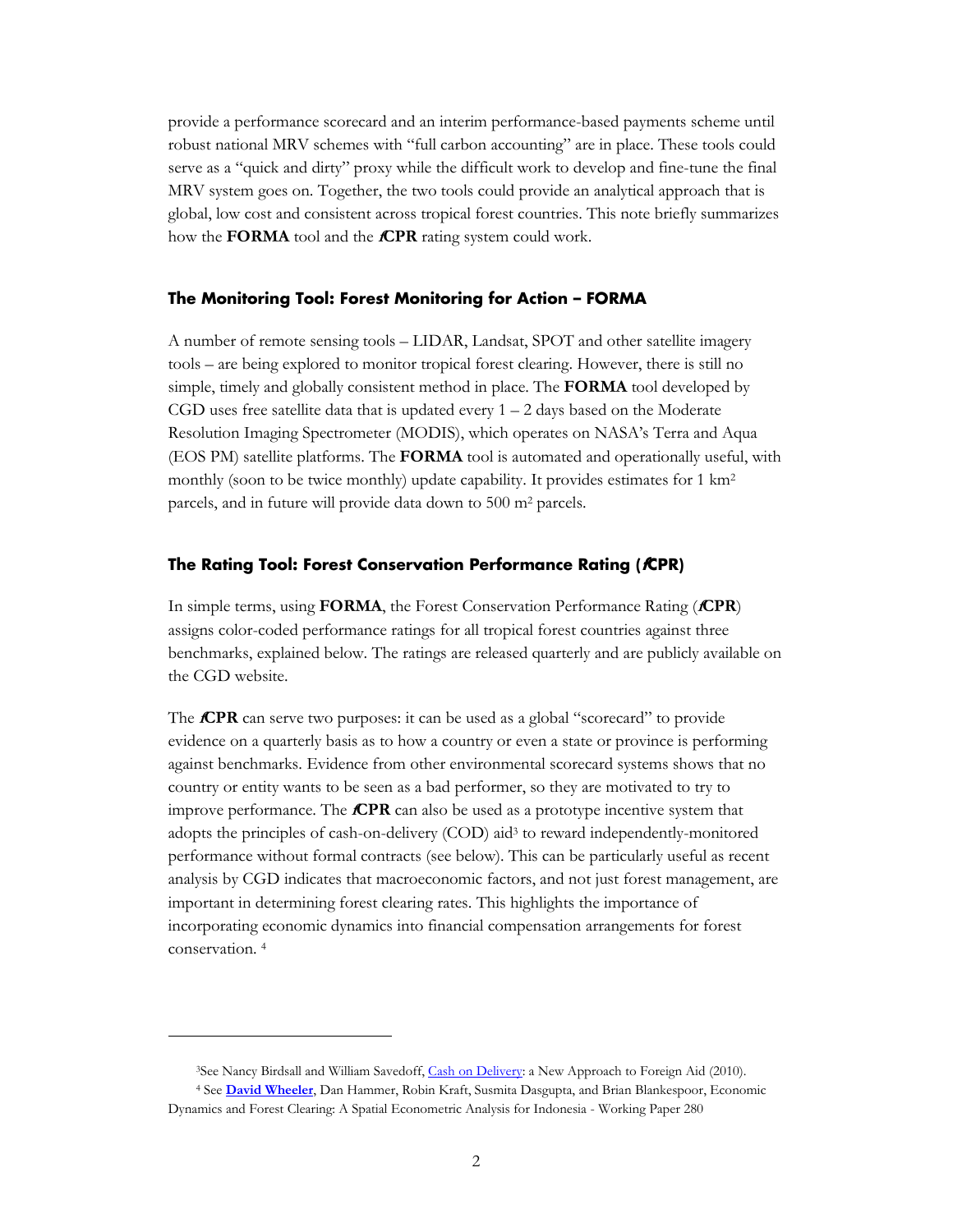#### <span id="page-4-0"></span>**The fCPR Benchmarks**

 $\overline{a}$ 

**Forest Transition**. The first benchmark measures a country's progress against its normal "forest transition." The notion of forest transition is based on the observation that a country's rate of deforestation declines as its income rises, until eventually the rate of deforestation is zero. The rate at which deforestation declines has been called the country's "forest transition curve." The **fCPR** authors calculate that the per capita income level at which forest clearing ceases is \$15,000 (in purchasing power parity terms). Using the average forest clearing during the previous two years as a benchmark, a "forest transition" line can be drawn that will reflect a target path that begins at the benchmark and declines toward zero clearing at an income of \$15,000. So the first color code relates to a country's performance relative to its "business as usual" base case.<sup>5</sup> If a country's rate of deforestation declines faster than anticipated (below the "forest transition curve"), it gets a yellow dot.

**The REDD+ Goal.** The idea of REDD+ reflects the global community's recognition that we are unlikely to avoid a climate catastrophe unless carbon emissions plummet in the near future. But this may not happen under "business as usual" – the normal forest transition described above. The **fCPR** sets an ambitious goal for zero forest clearing by 2025. <sup>6</sup> Countries would receive a better rating – a green dot -- if the rate of decline in forest clearing were not only better than their normal forest transition line but at a rate that would lead to the REDD+ goal of zero clearing by 2025. The chart below illustrates.

**Short-run Progress**. The third benchmark would recognize a one-time decrease in clearing from one period to the next, even if countries are above their forest transition curve and the REDD+ goal line. The idea is to provide encouragement to countries whose rates of forest clearing may be above the first two benchmarks. It is a one-time recognition to avoid the perverse incentive to increase and then decrease forest clearing over and over. In this case a country above the two benchmark lines but whose performance in the period is better than last would get a pink dot.

Countries above the two benchmarks and with worsening performance would get a red dot. The chart below illustrates the simple four color rating scheme.

<sup>5</sup> The authors of the **fCPR** system propose a benchmark based on the past two years' performance. Given that MODIS data is available for the last 10 years, an alternative would be to construct a benchmark based on the average of the 10 years.

<sup>6</sup> The authors note that no consensus target year for zero deforestation has emerged from the international climate negotiations, although drafts circulated at Cancun apparently included references to a target date of 2030 (Gray, Louise. 2010. Cancun climate conference: Fears over a global deal on forests. The Telegraph, Dec. 7., 2010)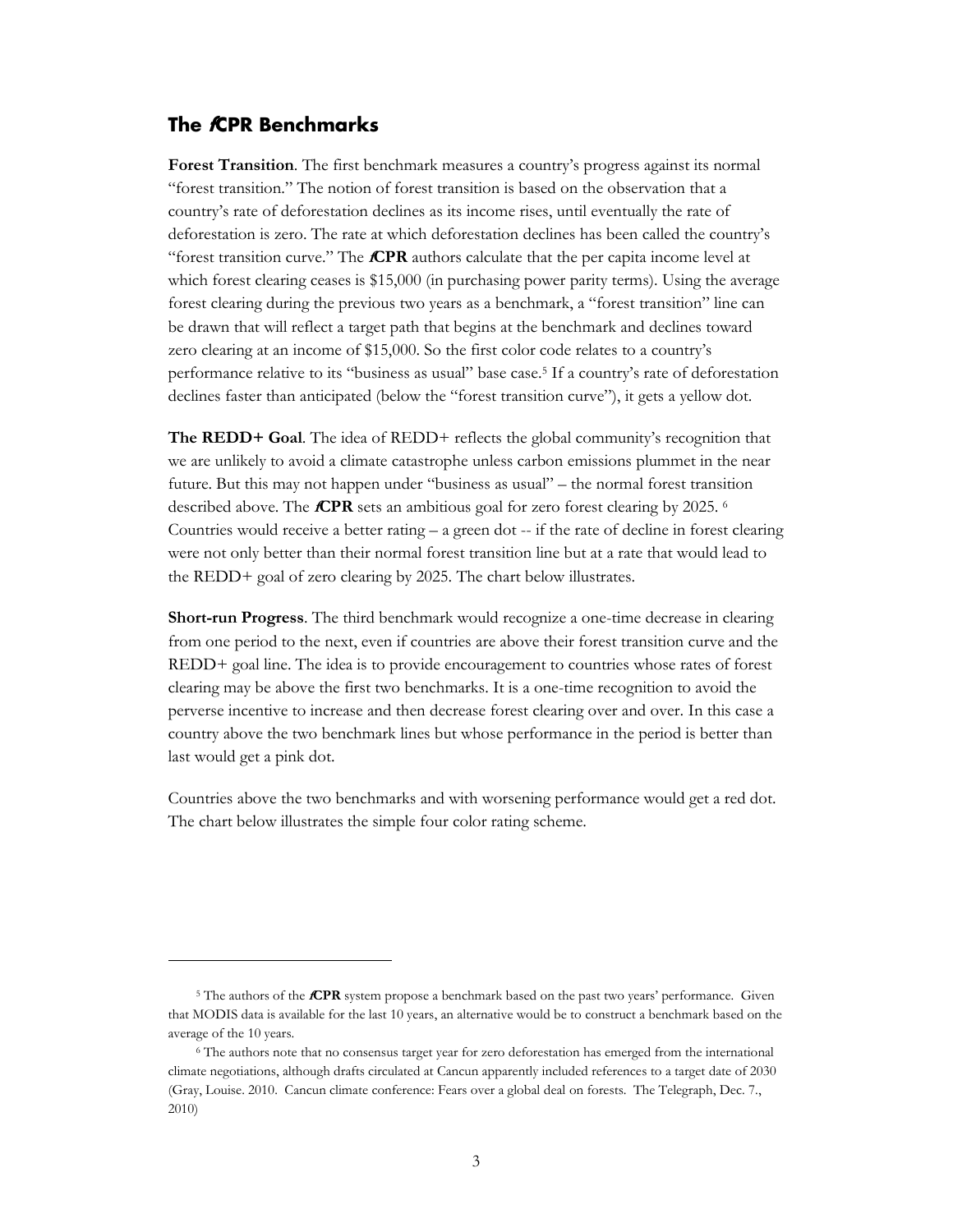

#### **Some Useful Terms**

| $REDD+$ :          | Reduced (Greenhouse Gas) Emissions from Deforestation and Land    |  |  |  |  |
|--------------------|-------------------------------------------------------------------|--|--|--|--|
|                    | Degradation                                                       |  |  |  |  |
| GHGs:              | Greenhouse gases                                                  |  |  |  |  |
| MRV:               | Monitoring, Reporting and Verification systems to track emissions |  |  |  |  |
|                    | reductions                                                        |  |  |  |  |
| FORMA:             | Forest Monitoring for Action, a satellite tool to monitor forest  |  |  |  |  |
|                    | clearing                                                          |  |  |  |  |
| fCPR:              | Forest Conservation Performance Rating, a simple color-coded      |  |  |  |  |
|                    | scorecard of forest clearing                                      |  |  |  |  |
| COD:               | Cash-on-Delivery, a system to transfer resources based on results |  |  |  |  |
|                    | rather than inputs                                                |  |  |  |  |
| Forest transition: | The notion that deforestation declines as country incomes rise    |  |  |  |  |

**Using fCPR for a Simple Performance-Based Payment Scheme.** In addition to the reputational scorecard outlined above, the **fCPR** rating can be used as a prototype incentive system that adopts the principles of cash-on-delivery (COD) aid to reward independentlymonitored performance without formal contracts. The **fCPR** would provide unconditional cash transfers based on measured performance using the color coded dots explained above. The payments and the reputational incentives could help to demystify performance based payments: the performance is the change in forest clearing, as an interim proxy measure while the full MRV system measuring changes in tons of carbon emissions at the country level is developed. As an interim scheme, **fCPR** can accelerate reductions in forest clearing by providing a mechanism to reward results, and not just inputs, based on a simple, transparent measure of forest clearing.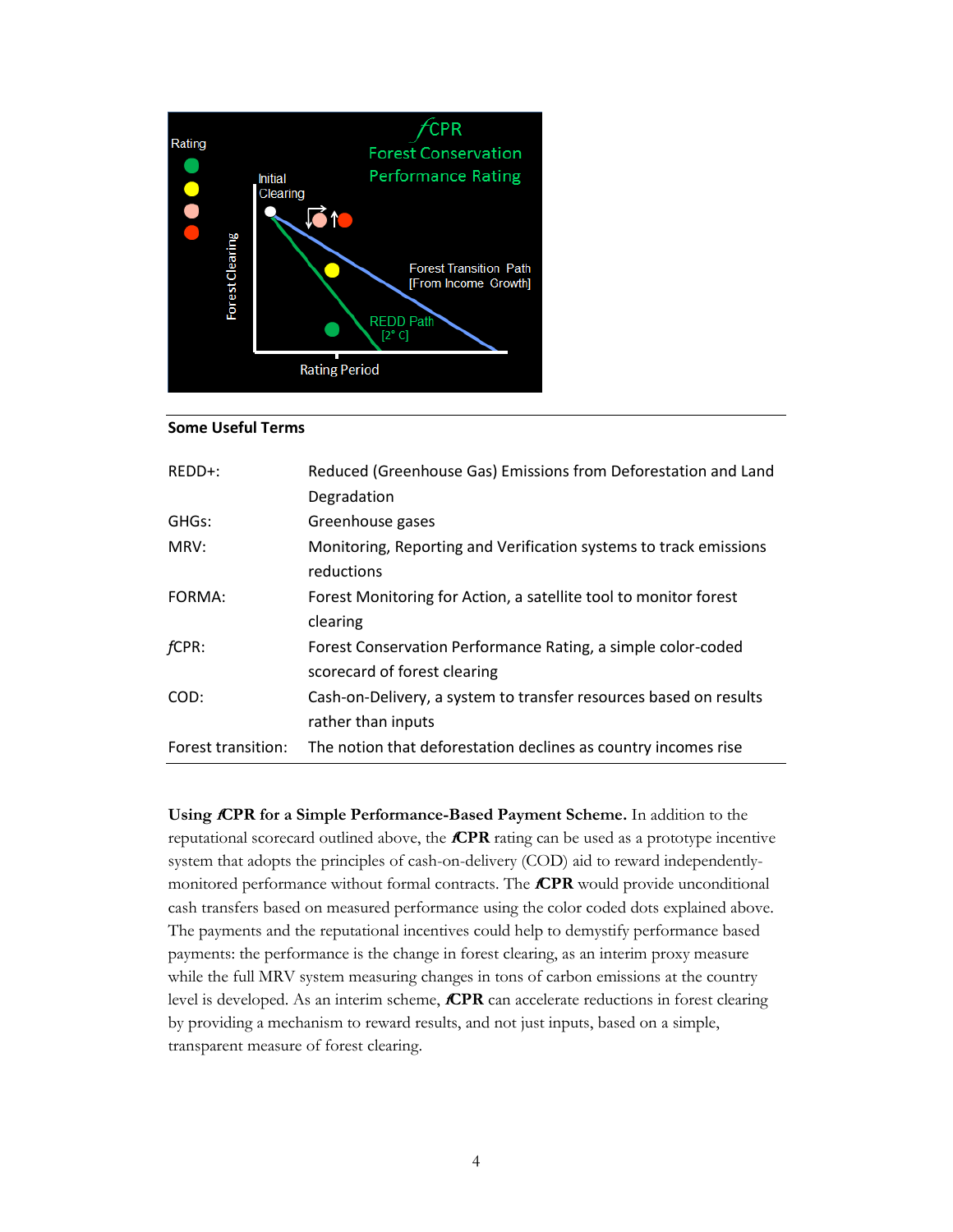Countries would receive a payment if their performance in a period was below the Forest Transition Path (yellow). They would receive a second, or larger, payment if the rate of decline in forest clearing were not only better than their normal forest transition line but at a rate that would lead to the REDD+ goal of zero clearing by 2025 (green). The third benchmark (pink) would allow for a one-time payment for a decrease in clearing from one period to the next. Here is an example scorecard:

|                        |          | 2008 |     |          | 3009 |    |    |    | 2010 |    |    | 2011 |    |
|------------------------|----------|------|-----|----------|------|----|----|----|------|----|----|------|----|
|                        | Average  |      |     |          |      |    |    |    |      |    |    |      |    |
| Region/Country         | Clearing | O4   | Q\$ | $\alpha$ | Q    | O4 | Q1 | üž | Q3   | Q4 | Q1 | Q2   | Q3 |
| <b>GLOBAL</b>          | 2087.73  |      |     |          |      |    |    |    |      |    |    |      |    |
| ASIA/PACIFIC           | 731.86   |      |     |          |      |    |    |    |      |    |    |      |    |
| Papua New Guinea       | 8.89     |      |     |          |      |    |    |    |      |    |    |      |    |
| Malaysia               | 231.83   |      |     |          |      |    |    |    |      |    |    |      |    |
| Cambodia               | 11.04    |      |     |          |      |    |    |    |      |    |    |      |    |
| Myanmar                | 77.86    |      |     |          |      |    |    |    |      |    |    |      |    |
| Indonesia              | 385.76   |      |     |          |      |    |    |    |      |    |    |      |    |
| <b>Bangladesh</b>      | 0.02     |      |     |          |      |    |    |    |      |    |    |      |    |
| China                  | 4.02     |      |     |          |      |    |    |    |      |    |    |      |    |
| India                  | 0.81     |      |     |          |      |    |    |    |      |    |    |      |    |
| Laos                   | 9.88     |      |     |          |      |    |    |    |      |    |    |      |    |
| Nepal                  | 0.06     |      |     |          |      |    |    |    |      |    |    |      |    |
| Thailand               | 0.8      |      |     |          |      |    |    |    |      |    |    |      |    |
| Vietnam                | 0.88     |      |     |          |      |    |    |    |      |    |    |      |    |
| LATIN AMERICA          | 1346.88  |      |     |          |      |    |    |    |      |    |    |      |    |
| Peru                   | 17.24    |      |     |          |      |    |    |    |      |    |    |      |    |
| Suriname               | 0.63     |      |     |          |      |    |    |    |      |    |    |      |    |
| Guyana                 | 0.65     |      |     |          |      |    |    |    |      |    |    |      |    |
| Venezuela              | 24.67    |      |     |          |      |    |    |    |      |    |    |      |    |
| French Guiana          | 2.83     |      |     |          |      |    |    |    |      |    |    |      |    |
| Paraguay               | 75.8     |      |     |          |      |    |    |    |      |    |    |      |    |
| Brazil                 | 1207.92  |      |     |          |      |    |    |    |      |    |    |      |    |
| Bolivia                | 14.75    |      |     |          |      |    |    |    |      |    |    |      |    |
| Mexico                 | 2.88     |      |     |          |      |    |    |    |      |    |    |      |    |
| <b>AFRICA</b>          | 8.99     |      |     |          |      |    |    |    |      |    |    |      |    |
| Burundi                | 1.84     |      |     |          |      |    |    |    |      |    |    |      |    |
| Kenya                  | 2.51     |      |     |          |      |    |    |    |      |    |    |      |    |
| Republic Of Congo      | 3.29     |      |     |          |      |    |    |    |      |    |    |      |    |
| Guinea                 | 1.23     |      |     |          |      |    |    |    |      |    |    |      |    |
| Central African Republ | 0.05     |      |     |          |      |    |    |    |      |    |    |      |    |
| Tanzania               | 0.06     |      |     |          |      |    |    |    |      |    |    |      |    |

#### <span id="page-6-0"></span>**Setting the Price**

 $\ddot{\phantom{a}}$ 

As an interim mechanism on the path to a full compliance carbon market, the **fCPR** payment scheme would reward forest conservation by paying the equivalent of a "rental" value on each ton of CO2 that has not been emitted into the atmosphere, determining the rental per hectare of tropical forest that is conserved rather than cleared.<sup>7</sup> The authors believe that the price must be set and remain stable for a substantial period of time, that the price must be set competitively to offer credible compensation for conservation, and that it should not be higher than the marginal cost of CO2 reduction in the energy sector, the price at which energy producers find it worthwhile to reduce CO2 emissions.

As an illustration, the authors propose a price of \$25/ton CO2. This price takes into account the CO2 price equivalent of the conversion opportunity cost of tropical forest land anything lower may be insufficient to induce conservation in many active deforestation areas. Using a price of \$25 per ton annually and a standard of 500 tons of CO2 sequestered per hectare would yield an annual payment per tropical forest hectare conserved (below the transition line) of \$681. Continuing the illustration, it is suggested that the unit payment for performance below the REDD line be set at twice the transition level, or \$1,362/hectare, given the need to reduce emissions quickly. The single-period payment could be set at four

<sup>7</sup> Chomitz, Kenneth, Piet Buys, Giacomo De Luca, and Timothy Thomas. 2006. **At loggerheads? Agricultural expansion, poverty reduction and environment in the tropical forests.** Policy Research Report. World Bank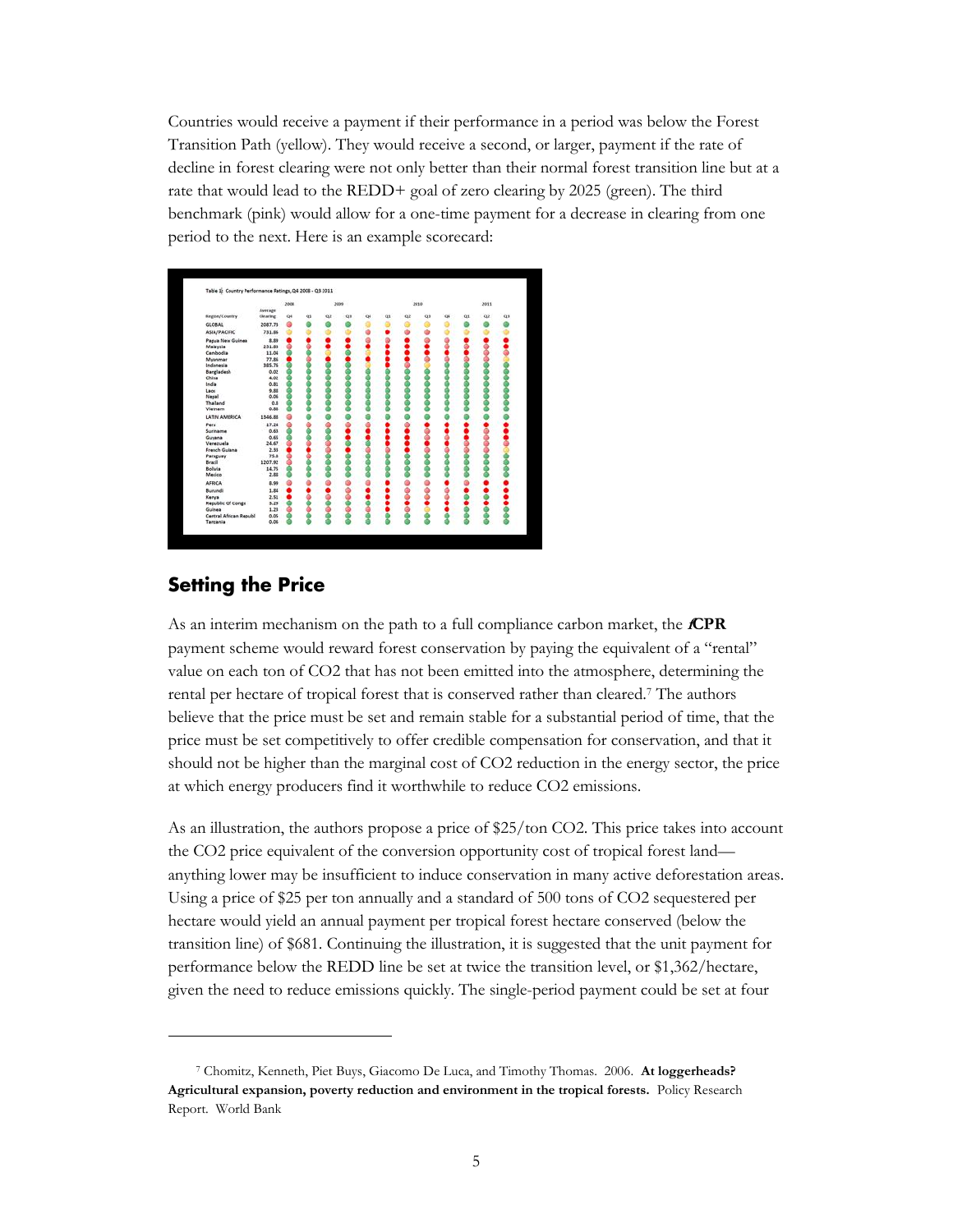times the REDD payment, or \$5,448/hectare, with the aim of promoting course reversal for rapid-clearing countries in the short term.

The final REDD performance finance system anticipates payments being made bi-annually. If **fCPR** were adopted as an interim approach, it might be useful to provide payments on a quarterly basis to create more frequent opportunities for learning.

#### <span id="page-7-0"></span>**Conclusion**

The **fCPR** scheme, using the **FORMA** monitoring tool, can provide an interim analytical approach to pilot performance-based payments to reduce forest clearing. As such, it can complement the capacity development and policy design approaches currently underway. Development of a compliance carbon market is currently taking place in three phases, with the first two phases providing funding to develop capacity, policies and strategies. Implementation of the performance-based carbon market would take place in the third phase. The table below shows how **fCPR** and **FORMA** can complement the current approaches, bringing forward the potential for performance-based payments at the same time that essential capacity development measures continue to receive support. (**fCPR** and **FORMA** additions to the current system are in bold.)

| <b>TABLE 1</b>  | Phase 1                     | Phase 2                  | Phase 3                |
|-----------------|-----------------------------|--------------------------|------------------------|
| Scope           | RED/REDD/REDD+              | REDD/REDD+               | REDD+                  |
| Crediting scale | Subnational                 | Both subnational and     | Sub-national or        |
| Performance     | Strategy adopted            | national                 | national approach      |
| indicators      | Legislative and policy      | Policies enacted         | Quantified forest      |
| Funding         | assessment completed        | Measures enforced        | carbon changes         |
| MRV systems     | Consultations               | fCPR: change in          | (tCO2e), compared      |
|                 | conducted Institutions      | forest cover             | to a reference level   |
|                 | in place                    | compared to baseline     | Primarily linked to    |
|                 | Initial support for         | Funding from bilateral   | compliance carbon      |
|                 | national strategy           | and multilateral sources | markets, but might     |
|                 | development and             | and might also be via    | also be via global     |
|                 | readiness activities (e.g., | global fund or COP-      | fund to reflect non-   |
|                 | FCPF, UN-REDD,              | mandated funds.          | carbon forest          |
|                 | bilateral initiatives)      | Capacity development     | benefits               |
|                 | Capacity development        | and basic monitoring     | Advanced               |
|                 |                             | capacities; FORMA        | monitoring             |
|                 |                             | data on changes in       | capacities and setting |
|                 |                             | forest cover             | reference levels       |

Source: adapted from Meridian Institute, REDD+ Institutional Options Assessment, 2009 and CIFOR, Realising REDD+: National strategy and policy options, 2009